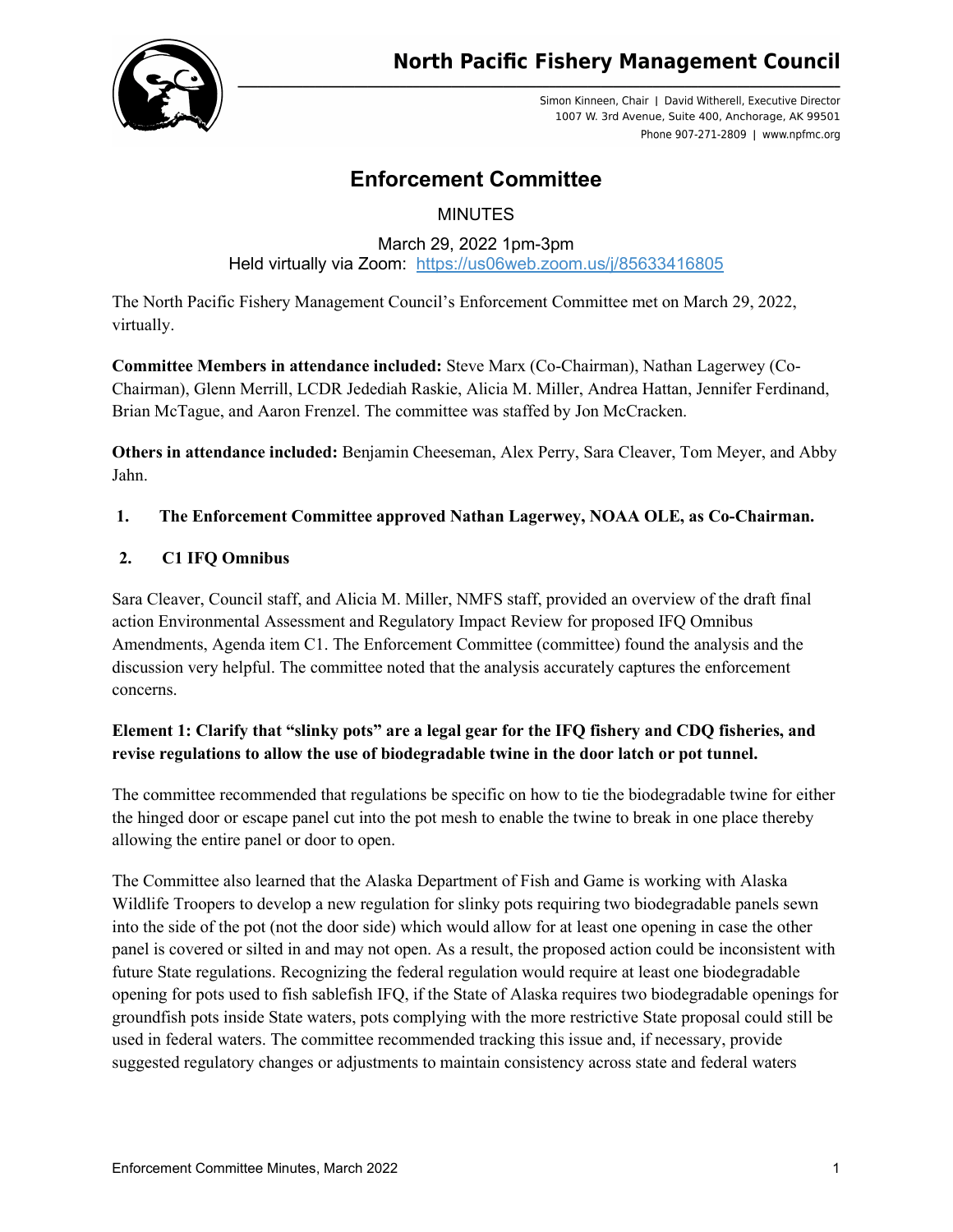### **Element 2: Remove buoy configuration, radar reflector, and flagpole requirements in regulation but retain "LP" marking requirement.**

As outlined in the Enforcement Precepts, the committee encourages regulations should be as simple and straightforward as possible, seek to reduce the number of regulations where possible, and improve consistency across areas. The committee noted element 2 would simplify both compliance and enforcement of gear marking requirements.

#### **Element 3 – Authorize jig gear as a legal gear type for the harvest of sablefish IFQ and CDQ.**

The committee had no comments or recommendations for this element.

#### **Element 4 - would remove the nine-inch max width of the tunnel opening for vessel IFQ sablefish. Would apply to GOA and BSAI**

The committee noted that Element 4 with the option to remove the nine-inch maximum width of the tunnel opening for vessels targeting IFQ sablefish provides the most flexibility and would potentially minimize the challenges of enforcing the nine-inch tunnel opening. In addition, the committee also noted that Element 4 with the option improves consistency across the management areas which reduces the complexity of the regulations. The committee also recognized that the removal of the nine-inch maximum width of the tunnel opening for vessels targeting IFQ sablefish could result in retention of larger halibut and sablefish. It was noted that changes in bycatch of larger halibut as a result of removing the nine-inch maximum width of the tunnel opening requirement will be captured in the observer halibut length distribution data which would allow the Council to modify the regulations if needed. Finally, the Enforcement Committee wanted to highlight the need to holistically review pot regulations to improve consistency and evaluate if tunnel size openings (as well as consideration of changes to the biodegradable panel) are necessary for pot gear used in other groundfish fisheries (see February 2022 staff tasking motion included here. [https://meetings.npfmc.org/CommentReview/DownloadFile?p=0ec25cb3-90d8-](https://meetings.npfmc.org/CommentReview/DownloadFile?p=0ec25cb3-90d8-4b5c-ba4a-6c9e0a8b89f6.pdf&fileName=E%20Motion%20-%20Pot%20Gear%20Discussion%20Paper.pdf) [4b5c-ba4a-6c9e0a8b89f6.pdf&fileName=E%20Motion%20-](https://meetings.npfmc.org/CommentReview/DownloadFile?p=0ec25cb3-90d8-4b5c-ba4a-6c9e0a8b89f6.pdf&fileName=E%20Motion%20-%20Pot%20Gear%20Discussion%20Paper.pdf) [%20Pot%20Gear%20Discussion%20Paper.pdf\)](https://meetings.npfmc.org/CommentReview/DownloadFile?p=0ec25cb3-90d8-4b5c-ba4a-6c9e0a8b89f6.pdf&fileName=E%20Motion%20-%20Pot%20Gear%20Discussion%20Paper.pdf).

#### **Elements 5 & 6 – Change the pot limits and the gear retrieval requirements for West Yakutat and/or Southeast Outside for vessels targeting IFQ sablefish.**

The committee noted once again that improving consistency across all areas is preferred as vessels operate across multiple regulatory areas. The committee also highlighted disadvantages of trying to enforce restrictions on gear deployment (i.e., soak time, hook/pot counts, etc.) because they are challenging to monitor during at-sea boardings, for vessel operators to interpret, and for enforcement officers to manage violations. To improve enforceability and compliance, the committee recommends ensuring consistency across FMPs and regulatory areas. It was noted during the discussion on this element that the original intent of reduced pots limits when compared to the limits for other regulatory areas in the GOA or BSAI was to limit pot deployment and therefore gear conflicts with hook and line gear in West Yakutat and the Southeast Outside. Raising the pot limit for these areas would be counter to that original intent. The committee noted from an enforcement perspective that no limit or a 7-day limit for gear retrieval would be preferable. Finally, it was also noted that the use of slinky pots will improve safety at-sea due to the reduced weight of slinky pots relative to traditional pots and how this relates to vessel stability.